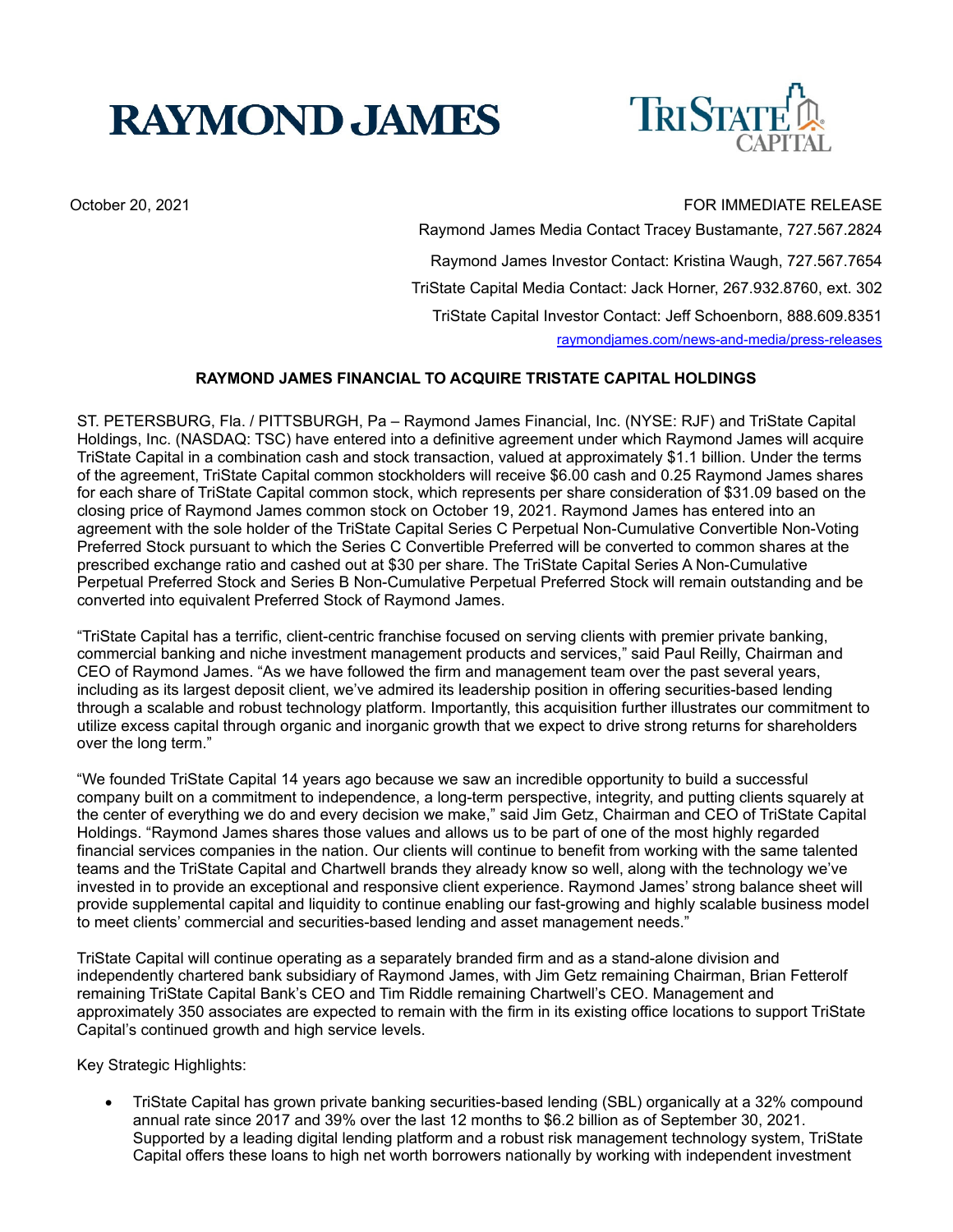advisory firms, trust companies, broker-dealers, regional securities firms, family offices, insurance companies and other financial intermediaries

- Raymond James provides TriState Capital with relatively low-cost capital and a stable funding base to enable continued and more profitable growth
- The combination will provide TriState Capital additional resources to continue investing in its people, products and technology to further strengthen its client relationships
- Combination provides an additional bank charter and a sophisticated national liquidity and treasury management business to diversify Raymond James' deposit gathering capabilities and to provide additional internal FDIC-insured deposit capacity to Raymond James' Private Client Group clients
- TriState Capital has organically grown middle-market commercial loans at an 18% compound annual rate since 2017 and 15% over the last 12 months to \$3.7 billion as of September 30, 2021
- TriState Capital's highly-experienced lending and credit management teams, combined with its disciplined loan approval process and collateral monitoring system, has led to superb credit quality across the entire portfolio
- Chartwell Investment Partners will maintain an independent brand and management and operate as a subsidiary of Carillon Tower Advisers with pro forma combined assets under management of approximately \$80 billion. Chartwell will leverage Carillon Tower Advisers' multi-boutique structure to increase scale, drive distribution, and realize operational and marketing synergies
- TriState Capital's long-standing commercial fund finance solutions for private fund managers provides an opportunity to expand relationships with Raymond James' investment banking clients

## Key Financial Metrics:

- Projected to be accretive to diluted earnings per share in the first full year post closing (excluding acquisition-related expenses), with over 8% accretion in diluted earnings per share after the third year; accretion estimates increase meaningfully, by approximately 400 basis points, assuming share repurchases post-closing to offset shares issued as part of the transaction consideration
- Primary driver of cost synergies is replacing a portion of TriState Capital Bank's current and future highercost deposits with Raymond James' lower-cost deposits from the Raymond James Bank Deposit Program

Raymond James is a leading diversified financial services company providing private client group, capital markets, asset management, banking and other services to individuals, corporations and municipalities. The firm serves more than 8,400 financial advisors managing approximately \$1.2 trillion in client assets through a multiple affiliation model. Raymond James' bank subsidiary, Raymond James Bank, has assets of \$35 billion serving corporations and Private Client Group clients. The firm's asset management subsidiary, Carillon Tower Advisers, manages retail and institutional fixed income and equity strategies of \$69 billion.

TriState Capital Holding is a diversified financial services firm providing banking and asset management services to individuals, corporations and municipalities. Through a branchless bank model with over \$12 billion in assets, TriState Capital is the nation's leading provider of securities-based loans for clients of independent investment advisory firms, trust companies, broker-dealers, regional securities firms, family offices, insurance companies and other financial intermediaries that do not offer proprietary banking services. The firm's banking franchise includes private banking and middle-market focused commercial lending with approximately \$10 billion in loans. Additionally, the firm's asset management franchise, Chartwell Investment Partners, manages assets of approximately \$11 billion predominantly in equity and fixed income strategies.

The acquisition is subject to customary closing conditions, including regulatory approvals and approval by TriState Capital shareholders, and is expected to close in 2022.

Advisors to Raymond James are Raymond James & Associates as financial advisor and Sullivan & Cromwell LLP as legal counsel. Advisors to TriState Capital are Stephens Inc. as financial advisor and Mayer Brown LLP as legal counsel.

#### **Transaction Presentation and Investor Conference Call**

A conference call to discuss the announced transaction will be held Thursday, Oct 21, at 8:30 a.m. ET. Raymond James Chairman and CEO Paul Reilly and CFO Paul Shoukry will join TriState Capital Holdings' Chairman and CEO Jim Getz, CFO David Demas; TriState Capital Bank President and CEO Brian Fetterolf and Chartwell Managing Partner and CEO Tim Riddle for the live call and webcast. A supplemental slide presentation on the transaction and the link to the live webcast will be provided at https://www.raymondjames.com/investor-relations.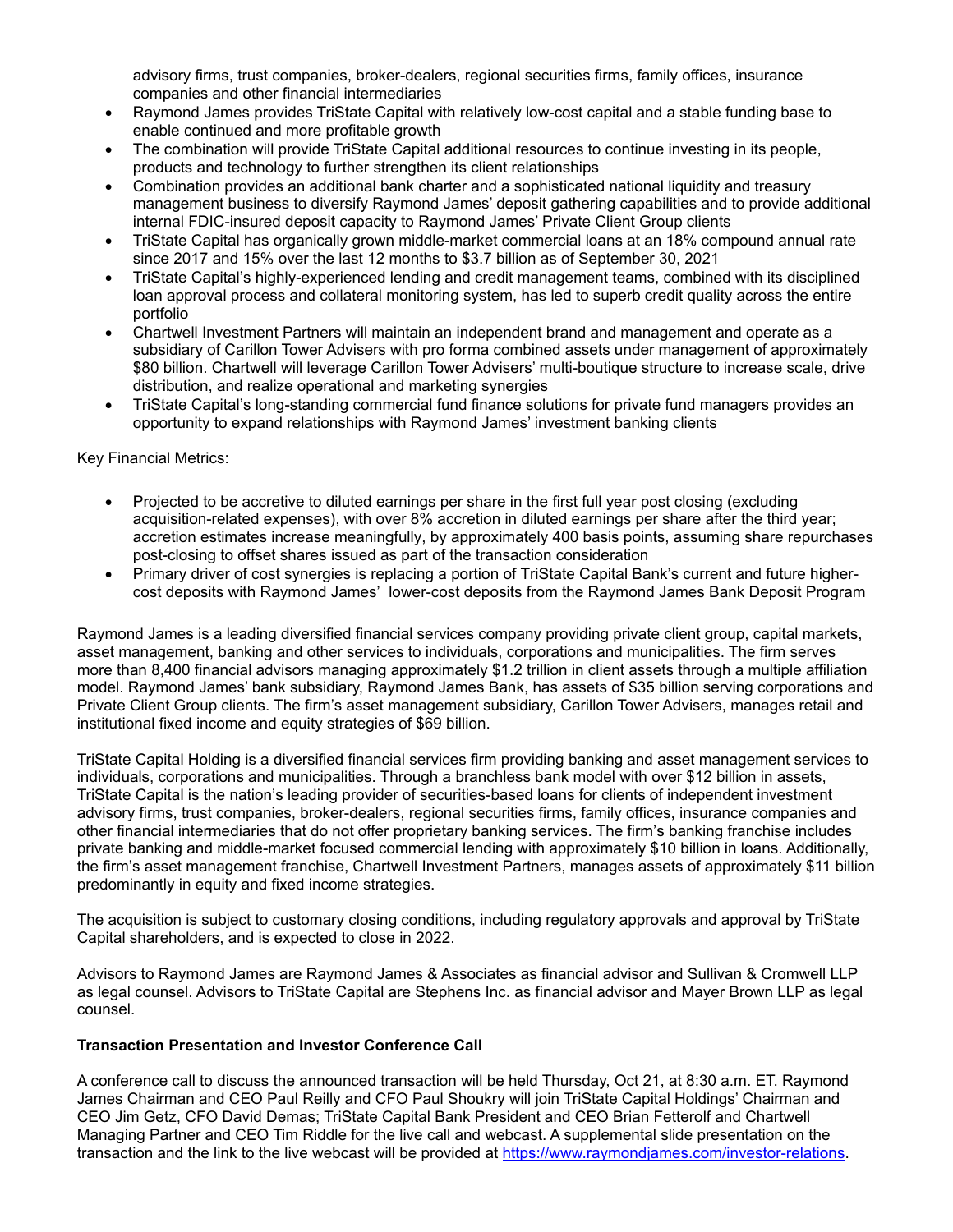Interested parties should pre-register for the call using the link https://dpregister.com/sreg/10160497/edacb54f34 to receive a special dial-in number and PIN. The call may also be accessed by dialing 888-339-0757 from the United States or Canada and 412-902-4194 from other international locations and asking for the "TriState Capital investor call." The live conference call will also be available through an audio webcast accessible at https://investors.tristatecapitalbank.com, where an archived replay will also be made available.

A telephone replay of the call will be available approximately one hour after the end of the conference through October 28, 2021. The telephone replay may be accessed by dialing 877-344-7529 from the United States, 855- 669-9658 from Canada or 412-317-0088 from other international locations, and entering the conference number 10160497.

## **Forward-Looking Statements**

Statements included in this communication, which are not historical in nature are intended to be, and are hereby identified as, forward-looking statements for purposes of the safe harbor provided by Section 27A of the Securities Act of 1933 and Section 21E of the Securities Exchange Act of 1934. These statements include, but are not limited to, statements about the benefits of the proposed acquisition of TriState Capital Holdings by Raymond James Financial, including future financial and operating results (including the anticipated effect of the transaction on Raymond James Financial's and TriState Capital Holdings' respective earnings), statements related to the expected timing of the completion of the transaction, Raymond James Financial's plans post-transaction, objectives, expectations and intentions, and other statements that are not historical facts. Forward-looking statements may be identified by terminology such as "may," "will," "should," "scheduled," "plans," "intends," "anticipates," "expects," "believes," "estimates," "potential," or "continue" or negatives of such terms or other comparable terminology. All forward-looking statements are subject to risks, uncertainties and other factors that may cause the actual results, performance or achievements of Raymond James Financial or TriState Capital Holdings to differ materially from any results expressed or implied by such forward-looking statements. Such factors include, among others: (1) the risk that the cost savings and any revenue synergies from the transaction may not be fully realized or may take longer than anticipated to be realized; (2) disruption to the parties' businesses as a result of the announcement and pendency of the transaction; (3) the occurrence of any event, change or other circumstances that could give rise to the termination of the transaction agreement; (4) the risk that the integration of each party's operations will be materially delayed or will be more costly or difficult than expected or that the parties are otherwise unable to successfully integrate each party's businesses into the other's businesses; (5) the failure to obtain the necessary approvals by the shareholders of TriState Capital Holdings; (6) the amount of the costs, fees, expenses and charges related to the transaction; (7) the ability by each of Raymond James Financial and TriState Capital Holdings to obtain required governmental approvals of the transaction (and the risk that such approvals may result in the imposition of conditions that could adversely affect the combined company or the expected benefits of the transaction); (8) reputational risk and the reaction of each company's customers, suppliers, employees or other business partners to the transaction; (9) the failure of the closing conditions in the transaction agreement to be satisfied, or any unexpected delay in closing the transaction; (10) the possibility that the transaction may be more expensive to complete than anticipated, including as a result of unexpected factors or events; (11) the dilution caused by Raymond James Financial's issuance of additional shares of its common stock in the transaction; (12) general competitive, economic, political and market conditions, and (13) other factors that may affect future results of TriState Capital Holdings and Raymond James Financial including changes in asset quality and credit risk; the inability to sustain revenue and earnings growth; changes in interest rates and capital markets; inflation; customer borrowing, repayment, investment and deposit practices; the impact, extent and timing of technological changes; capital management activities; and other actions of the Board of Governors of the Federal Reserve System and the Federal Deposit Insurance Corporation and legislative and regulatory actions and reforms. Additional factors which could affect future results of Raymond James Financial and TriState Capital Holdings can be found in Raymond James Financial's Annual Report on Form 10-K, Quarterly Reports on Form 10-Q, and Current Reports on Form 8- K, and TriState Capital Holdings' Annual Report on Form 10-K, Quarterly Reports on Form 10-Q, and Current Reports on Form 8-K, in each case filed with the SEC and available on the SEC's website at http://www.sec.gov. Raymond James Financial and TriState Capital Holdings disclaim any obligation and do not intend to update or revise any forward-looking statements contained in this communication, which speak only as of the date hereof, whether as a result of new information, future events or otherwise, except as required by federal securities laws. As forward-looking statements involve significant risks and uncertainties, caution should be exercised against placing undue reliance on such statements.